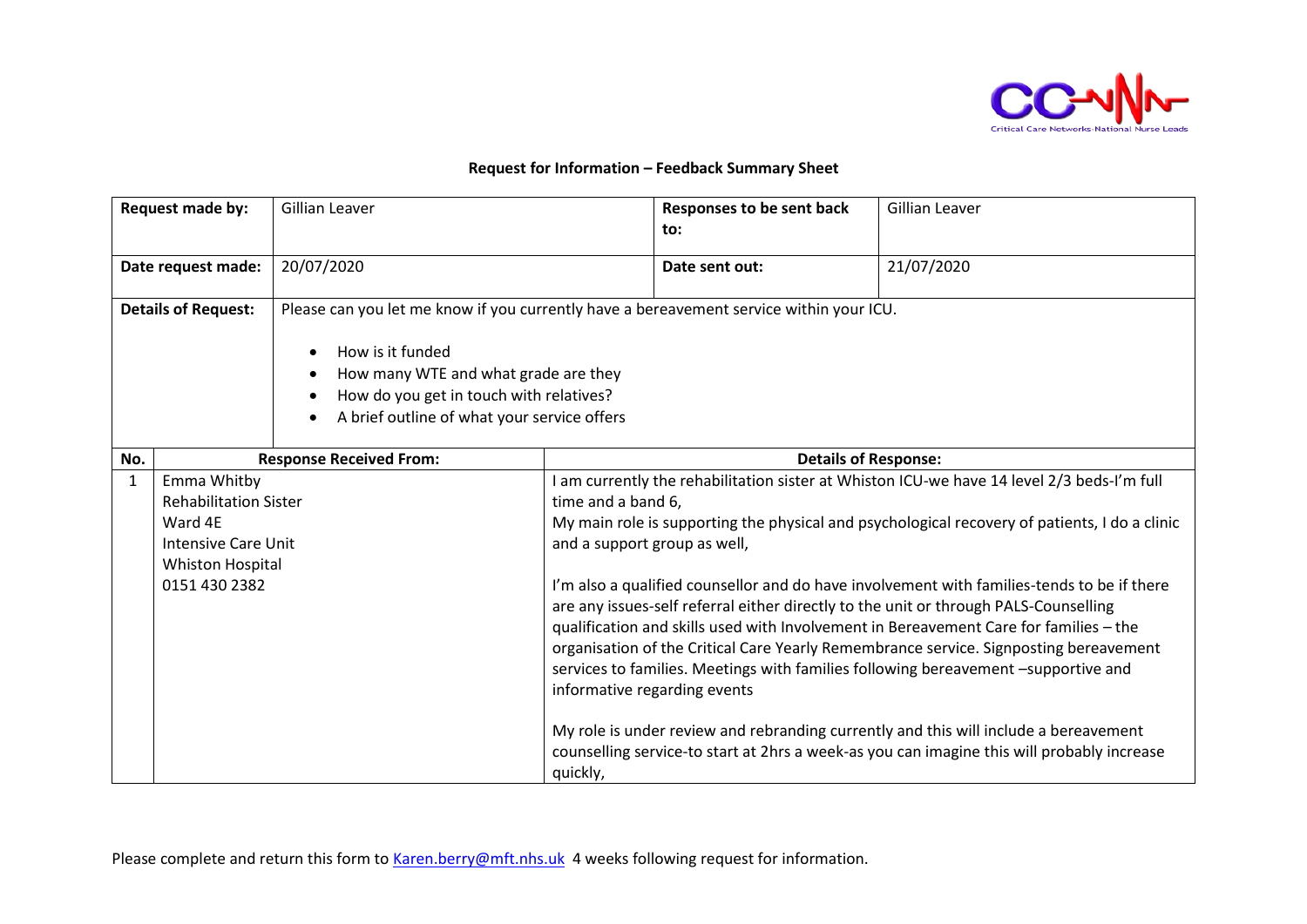

|                |                                                     | I am currently full time and the bereavement support takes anything from half a day to a<br>full day each week -we send condolence cards and have a remembrance book which I get<br>admin support for. The remembrance service takes 3 months planning and 2 weeks of<br>time-but is very beneficial to the families-150 -200 attend- but of course not happening<br>this year due to COVID!,                                                                                                                                                                                                                                                                                                                                                                                                                                                                                                                                                                                                                                                                                                                                                                                                                                                                        |
|----------------|-----------------------------------------------------|----------------------------------------------------------------------------------------------------------------------------------------------------------------------------------------------------------------------------------------------------------------------------------------------------------------------------------------------------------------------------------------------------------------------------------------------------------------------------------------------------------------------------------------------------------------------------------------------------------------------------------------------------------------------------------------------------------------------------------------------------------------------------------------------------------------------------------------------------------------------------------------------------------------------------------------------------------------------------------------------------------------------------------------------------------------------------------------------------------------------------------------------------------------------------------------------------------------------------------------------------------------------|
| $\overline{2}$ | Caroline Winkley, Sister<br>ICU                     | I am the lead in bereavement on the unit.                                                                                                                                                                                                                                                                                                                                                                                                                                                                                                                                                                                                                                                                                                                                                                                                                                                                                                                                                                                                                                                                                                                                                                                                                            |
|                | Calderdale and Huddersfield                         | We have a remembrance service that we run about every 2 years that we invite all<br>relatives who have suffered a bereavement on ICU.<br>It usually takes place at St. Paul's hall at the university of Huddersfield.<br>Relatives are only invited once unless they request to be invited back.<br>It involves the Colne Valley Male choral society (who had a member who was a patient and<br>did well and wanted to give something back) who do a fantastic performance and are really<br>well received.<br>We have readings and talked from medical staff from a personal perspective.<br>Relatives are invited to light a candle and take a pebble as a sign of remembrance.<br>We then meet after for refreshments.<br>I organised it mainly in my own time or at work when time allows. It is mainly me (band 6)<br>and an auxiliary nurse that organise it. Staff come on the day to help and do readings.<br>The hall is paid for out of trust funds.<br>Staff provide the baking.<br>Staff are given the time in their hours.<br>Relatives provide excellent feedback and really like to see staff again and say thank you.<br>I had already organised the next one in October, but it has been cancelled from the<br>university due to social distancing. |
| 3              | Siân Axon<br>Head of Nursing Emergency Preparedness | At Mid Cheshire we do not have a funded Critical Care bereavement service. We have had<br>a group of staff who organise an annual bereavement church / faith service. We do have                                                                                                                                                                                                                                                                                                                                                                                                                                                                                                                                                                                                                                                                                                                                                                                                                                                                                                                                                                                                                                                                                     |
|                | Critical Care / Anaesthetics                        |                                                                                                                                                                                                                                                                                                                                                                                                                                                                                                                                                                                                                                                                                                                                                                                                                                                                                                                                                                                                                                                                                                                                                                                                                                                                      |

Please complete and return this form to [Karen.berry@mft.nhs.uk](mailto:Karen.berry@mft.nhs.uk) 4 weeks following request for information.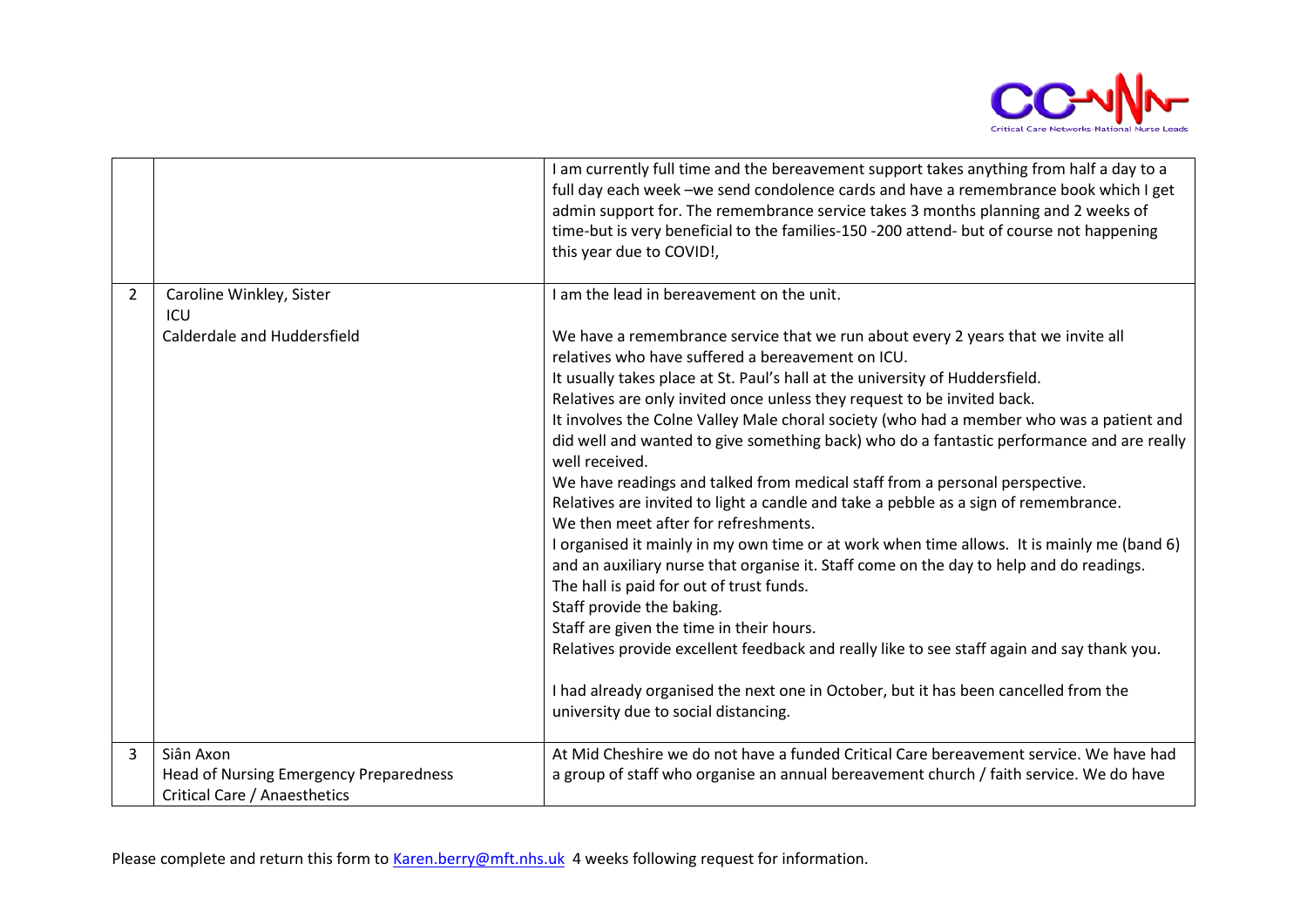

|   | Mid Cheshire Hospitals NHS Foundation Trust<br>Middlewich Road<br>Crewe<br>Cheshire<br><b>CW1 4QJ</b>                                                        | the link with the Trust bereavement officer to look at linking with services such as<br>counsellors.<br>We link into paediatrics for any youngsters who have lost relatives on the unit. We use<br>literature from Winston's wish and give out memory boxes also and have feed into play<br>specialists. Hope this helps re scoping. We would be really interested in any work or<br>improvement work regarding this                                                                                                                                                                                                                                                                                                                                                                                                                                                                                             |
|---|--------------------------------------------------------------------------------------------------------------------------------------------------------------|------------------------------------------------------------------------------------------------------------------------------------------------------------------------------------------------------------------------------------------------------------------------------------------------------------------------------------------------------------------------------------------------------------------------------------------------------------------------------------------------------------------------------------------------------------------------------------------------------------------------------------------------------------------------------------------------------------------------------------------------------------------------------------------------------------------------------------------------------------------------------------------------------------------|
| 4 | Sarah Fentiman<br>Sister J53/j54<br>St James Hospital                                                                                                        | We do not have a funded bereavement service.                                                                                                                                                                                                                                                                                                                                                                                                                                                                                                                                                                                                                                                                                                                                                                                                                                                                     |
| 5 | Janice Porter<br><b>Matron Critical Care</b><br>Bedfordshire Hospitals NHS Foundation Trust<br>Tel: 01582 497248 Int Ext: 7248 bleep 743<br>Mob: 07816594399 | How is it funded: @Luton & Dunstable Hospital we have staff that volunteer<br>to provide this service which is done twice a year (Spring & Autumn) in the<br>evening 7pm that is about 20 mins<br>How many WTE and what grade are they: we have 2 x band 5 that are given<br>4 hrs a month to write cards to send to families that have lost loved ones in<br>the month.<br>How do you get in touch with relatives: we send out invitations to the<br>$\bullet$<br>service.<br>A brief outline of what your service offers: it in our chapel run by the<br>$\bullet$<br>chaplain and we have an order of service where we read out all the names<br>of the deceased in the past 6 months and we offer family a chance to say<br>something should they wish to and to light a candle. We have a book of<br>remembrance that we offer to families to sign should they wish, followed by<br>tea and biscuits after. |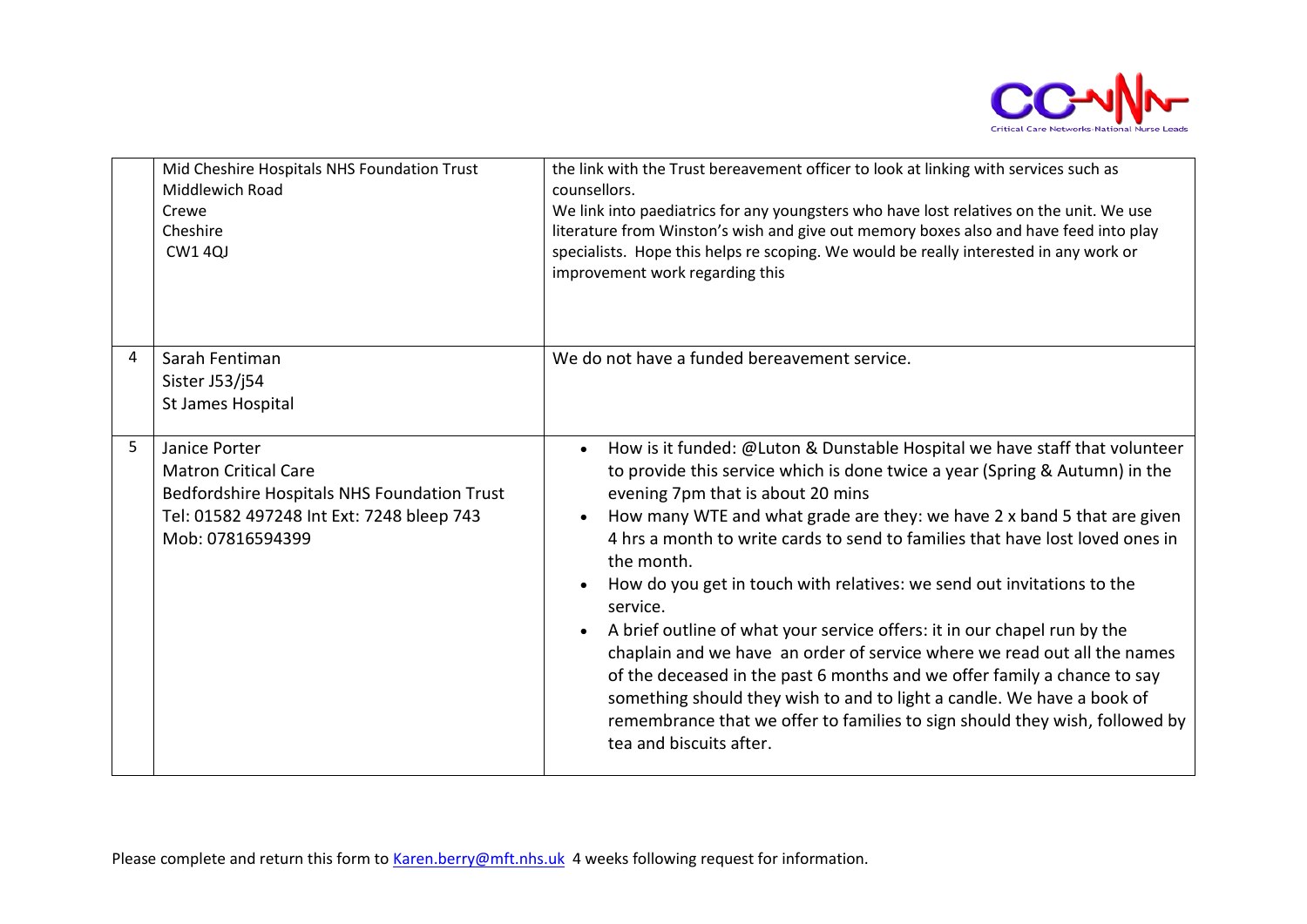

| 6 | Gillian Woodworth<br>Sister Critical Care/Rehab/Follow-up<br><b>Diagnostics &amp; Clinical Support</b><br><b>Wirral University Teaching Hospital</b> | I run the Follow up clinic for our patients but also offer bereavement support. This service<br>is unfunded, and we only offer it to families who make the effort to get in touch with us. I<br>am a band 7 with 16 hours for follow up and rehab. I do however invite families back to a<br>church service which we organise with the hospital chaplains in our own chapel, the<br>feedback is really good, again with no extra funding.<br>Today, we have a socially distanced remembrance service for the patients that have died<br>over the last twelve months in critical care. This is for staff, with a recorded video for<br>families to watch at home on YouTube. We could not film the actual service as the Trust<br>does not have a performance license! At least it lets the bereaved know that we are |
|---|------------------------------------------------------------------------------------------------------------------------------------------------------|----------------------------------------------------------------------------------------------------------------------------------------------------------------------------------------------------------------------------------------------------------------------------------------------------------------------------------------------------------------------------------------------------------------------------------------------------------------------------------------------------------------------------------------------------------------------------------------------------------------------------------------------------------------------------------------------------------------------------------------------------------------------------------------------------------------------|
| 7 | Jenni Brett                                                                                                                                          | thinking of them. I called virtually every family over the Covid period offering support, but<br>it was one call and directed them to a counselling service if they needed more than that.<br>Hope that helps, it's not an ideal situation but at least it's something.<br>In regards to ICU Bereavement Services here on Radnor (Salisbury Hospital) we                                                                                                                                                                                                                                                                                                                                                                                                                                                             |
|   | Sister<br>Radnor Ward.<br>Salisbury District Hospital<br><b>Odstock Road</b><br>Salisbury<br>SP <sub>2</sub> 8BJ                                     | don't, at ward level, offer a service at the moment. The Palliative Care dept. and<br>EOL of life team are hoping (on the back of the pandemic) to initiate a telephone<br>bereavement follow up service which would be for all bereaved relatives, but that's<br>all the info I have at present.                                                                                                                                                                                                                                                                                                                                                                                                                                                                                                                    |
|   |                                                                                                                                                      | At ward level we send a bereavement card 2 - 3 weeks following death signed by<br>those on shift and with details of national bereavement services enclosed. We<br>have also just launched memory boxes for children and adolescents whose<br>parent/grandparent is EOL on the unit.                                                                                                                                                                                                                                                                                                                                                                                                                                                                                                                                 |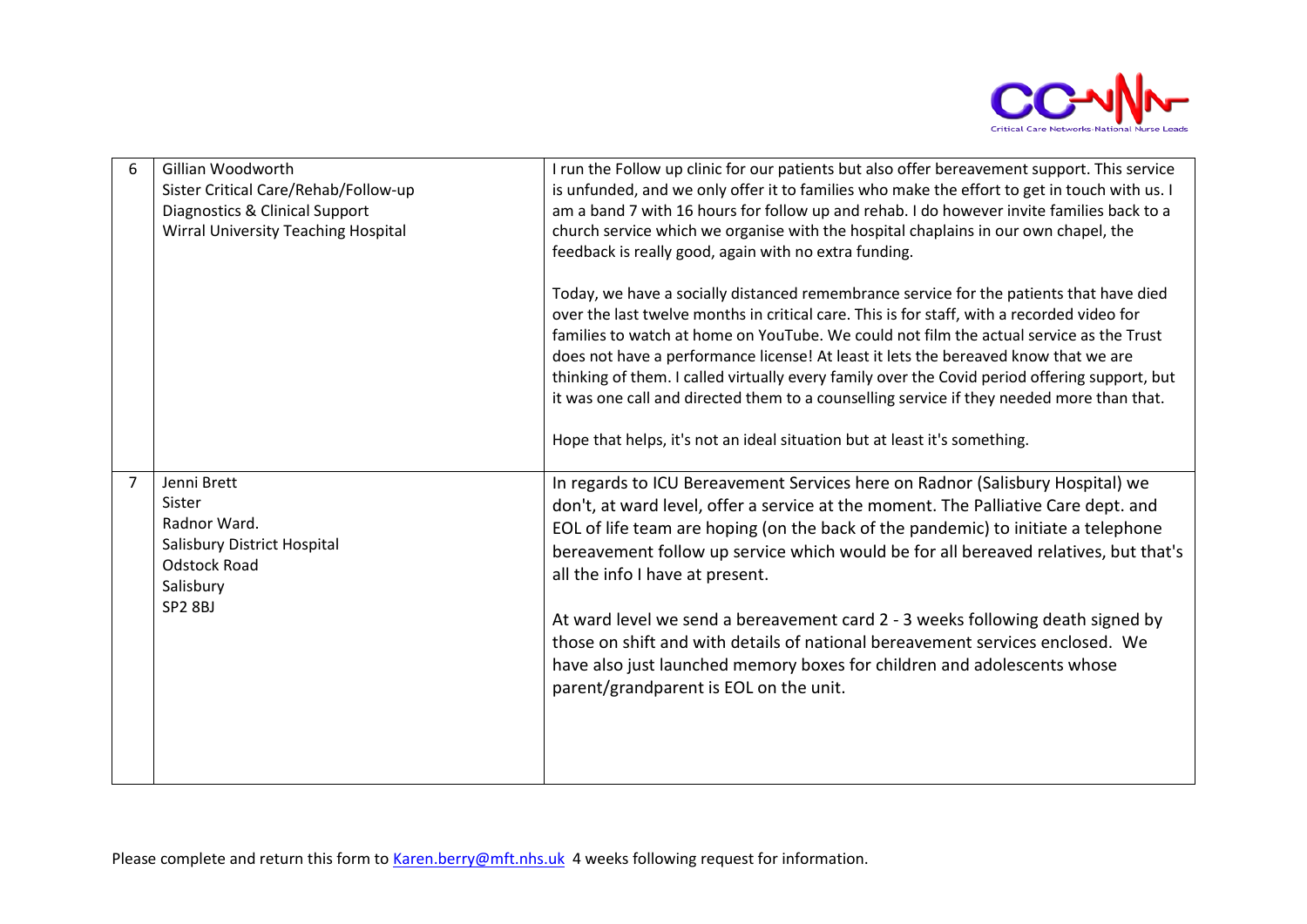

| 8  | Linda Brennand, Clinical Educator Airedale NHS<br><b>Foundation Trust</b><br>Critical Care, Airedale General Hospital, Skipton Road,<br>Steeton, Keighley, West Yorkshire, BD20 6TD | Here at AGH we only have the general hospital service, nothing just for ICU.                                                                                                                                                                                                                                                                                                                                                                                                                                                                                                                                      |
|----|-------------------------------------------------------------------------------------------------------------------------------------------------------------------------------------|-------------------------------------------------------------------------------------------------------------------------------------------------------------------------------------------------------------------------------------------------------------------------------------------------------------------------------------------------------------------------------------------------------------------------------------------------------------------------------------------------------------------------------------------------------------------------------------------------------------------|
| 9  | Julie North<br>Senior Sister/Clinical Research Nurse<br><b>Intensive Care Unit</b><br>James Paget University Hospital                                                               | Unfortunately, we do not have a bereavement service at the James Paget University<br>Hospital ICU.<br>We send out cards of condolences and offer to meet and talk to family. We also often<br>involve chaplaincy if the patient and family would like to see them and would signpost<br>family members to their GP or local Wellbeing service.<br>We have recently had a Rehabilitation Therapy Assistant Practitioner start with us as a new<br>role on ICU, with another full-time post to fill. The care of bereaved family may be<br>something that we can add into our rehabilitation pathway in the future. |
| 10 | <b>Catherine Balcombe</b><br>Lead Quality Nurse - Adult Critical Care<br>Leeds Teaching Hospital NHS Trust                                                                          | We do not have bereavement support, but our family liaison team did provide this during<br>covid and there is an idea now to instate this.                                                                                                                                                                                                                                                                                                                                                                                                                                                                        |
| 11 | David Gooby<br><b>Matron Critical Care Directorate</b><br><b>Critical Care A2</b><br>Longfleet Road<br>Poole<br>Dorset<br><b>BH15 2JB</b>                                           | There is no bereavement service operating within the ICU at Poole.                                                                                                                                                                                                                                                                                                                                                                                                                                                                                                                                                |

Please complete and return this form to [Karen.berry@mft.nhs.uk](mailto:Karen.berry@mft.nhs.uk) 4 weeks following request for information.